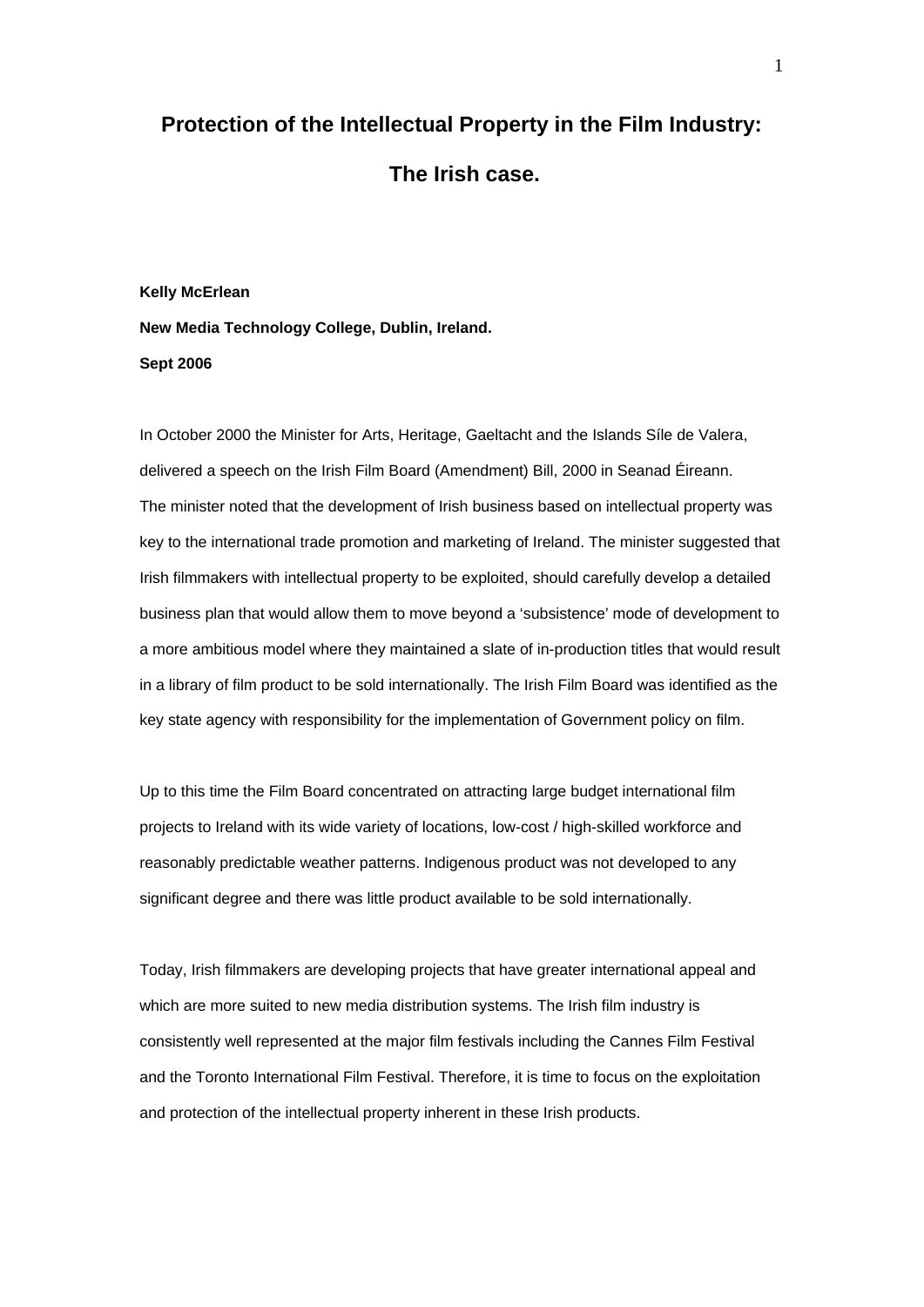This paper looks at how the Irish film industry is protecting the intellectual property of local filmmakers through professional advice services and the implementation of copyright protection technologies. Industry practitioners from several companies that are extensively involved in the area of new media broadcasting in Ireland were consulted. These include, Mark Byrne (Irish Film Board), Stephen Murnane (Piranha Bar), Graeme Kelly (DV4) and Kevin Quinn (Servecast).

Mark Byrne joined the Irish Film Board after working for several years as a solicitor involved in the filmmaking industry in Ireland and the UK. Mark currently advises filmmakers on intellectual property issues related to film production loan applications to the Film Board. Stephen Murnane, Business Development Manager at Piranha Bar has worked on a variety of DVD titles and film productions that have utilised online broadcast technologies. Kevin Quinn is the Servecast Founder and Head of Sports and Media. Graeme Kelly is a Founder and Director of DV4.

## **The Irish Film Board**

The Irish Film Board 'provides loans and equity investment to independent Irish film-makers to assist in the development and production of Irish films'.

The Film Board annually funds a variety of features, shorts and animations. The funds take the form of repayable loans to filmmakers, which leave the producer with the rights needed to exploit the film product and make money. The loan is repaid to the Film Board when the film is released.

Before loans are issued the Film Board will actively work to ensure that all intellectual property rights related to the film project are in order. A legal advisor will ensure that the producer has properly secured the rights to a script by way of straight purchase or script 'option'. To assist film producers, the Film Board may provide sample writers' agreements, assignment of copyright and waiver of moral rights documentation. The Film Board has drafted a minimum contract requirements document that can be used as a checklist for producers who are hoping to purchase a script and develop it into a completed film. This document sets out the main copyright issues including underlying rights agreements, the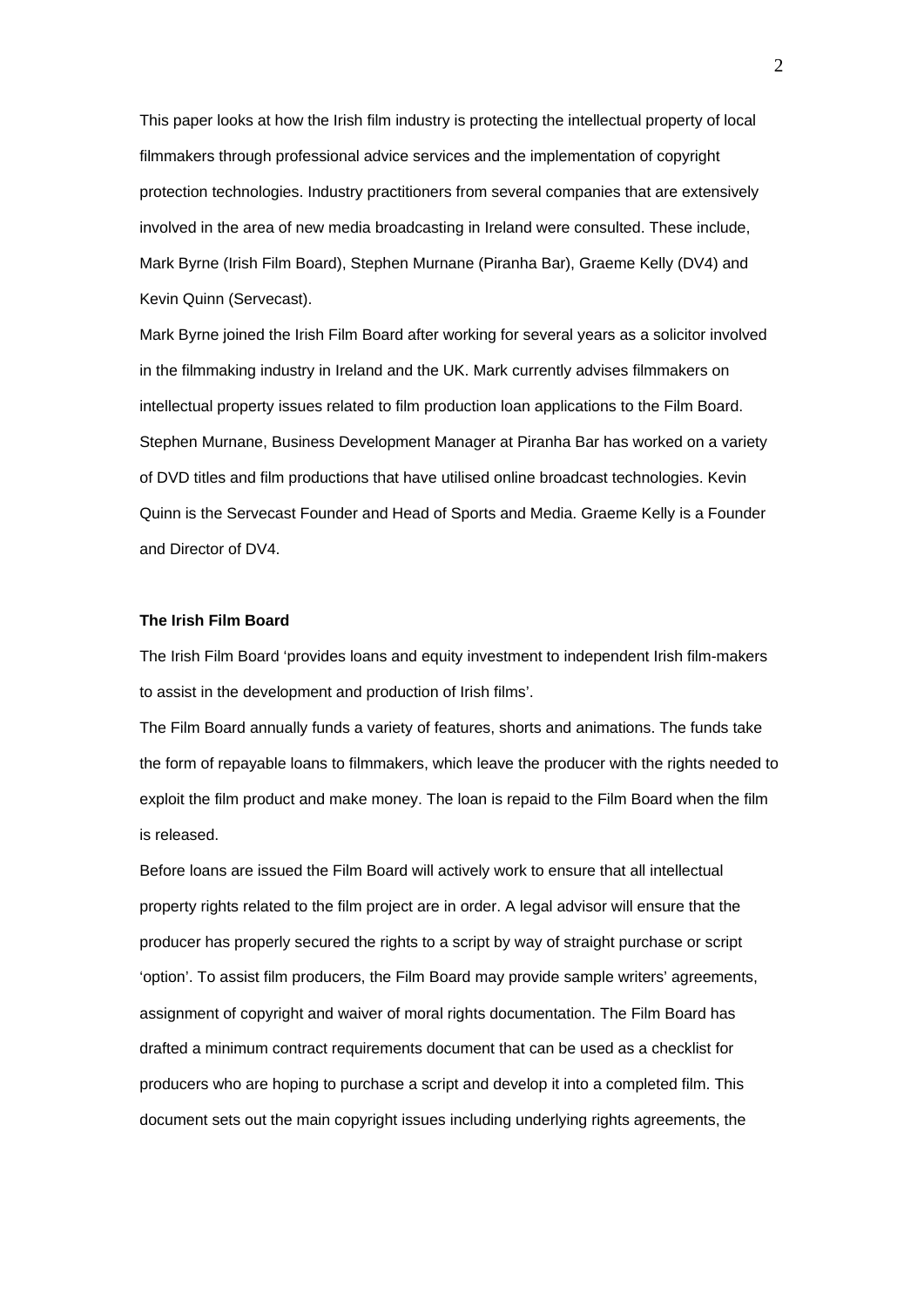writer's agreement, the director's agreement, the performer's agreement and the crew agreement.

On receipt of film loan applications the Film Board expects that the producer will have everything in order and will point out which areas of copyright that need further attention. The Board does not give formal advice to filmmakers on the legal framework of intellectual property law in Ireland but will identify shortcomings in the producers work to secure adequate rights to develop a film project correctly. This includes making provision for the efficient exploitation of rights including securing the rights to digital distribution via webcast, wireless, download etc. Recently, the Irish short film titled 'Joyriders', directed by Rebecca Daly, featured a popular song by UK band Catalonia. The clearance rights to the use of the song only extended to film festivals and did not include television or web related distribution media. Following consultation with the Film Board the rights to use the song in the film were quickly negotiated to clear the film for all distribution media (including wireless), except download. The Film Board recommends that the producers of short films work with local musicians and composers to develop original musical scores to avoid rights issues.

The Film Board works with many filmmakers who option a script for development. In this case, the producer is usually unable to secure the funding to buy the rights outright, but wishes to option the script for a period of time to allow them to develop the project, shoot the film, market and distribute it. Producers are advised to exercise an 'agreement to buy' which ensures that the writer will still sell them the script at the same price after the producer has completed the development work. This is particularly important, as it is the development work that will actually make the script a more attractive property and raise its value. Without such an agreement, the writer is free to sell the script on to the highest bidder despite the previous option agreement arranged with the producer. Therefore the Film Board advises that scripts should not be bought for very low fees e.g.  $\in$  100, as this will lead to conflict if the film performs well and the writer feels they were underpaid. It is better to option the script for a small fee and agree to buy the script within a period of time if it is being developed

3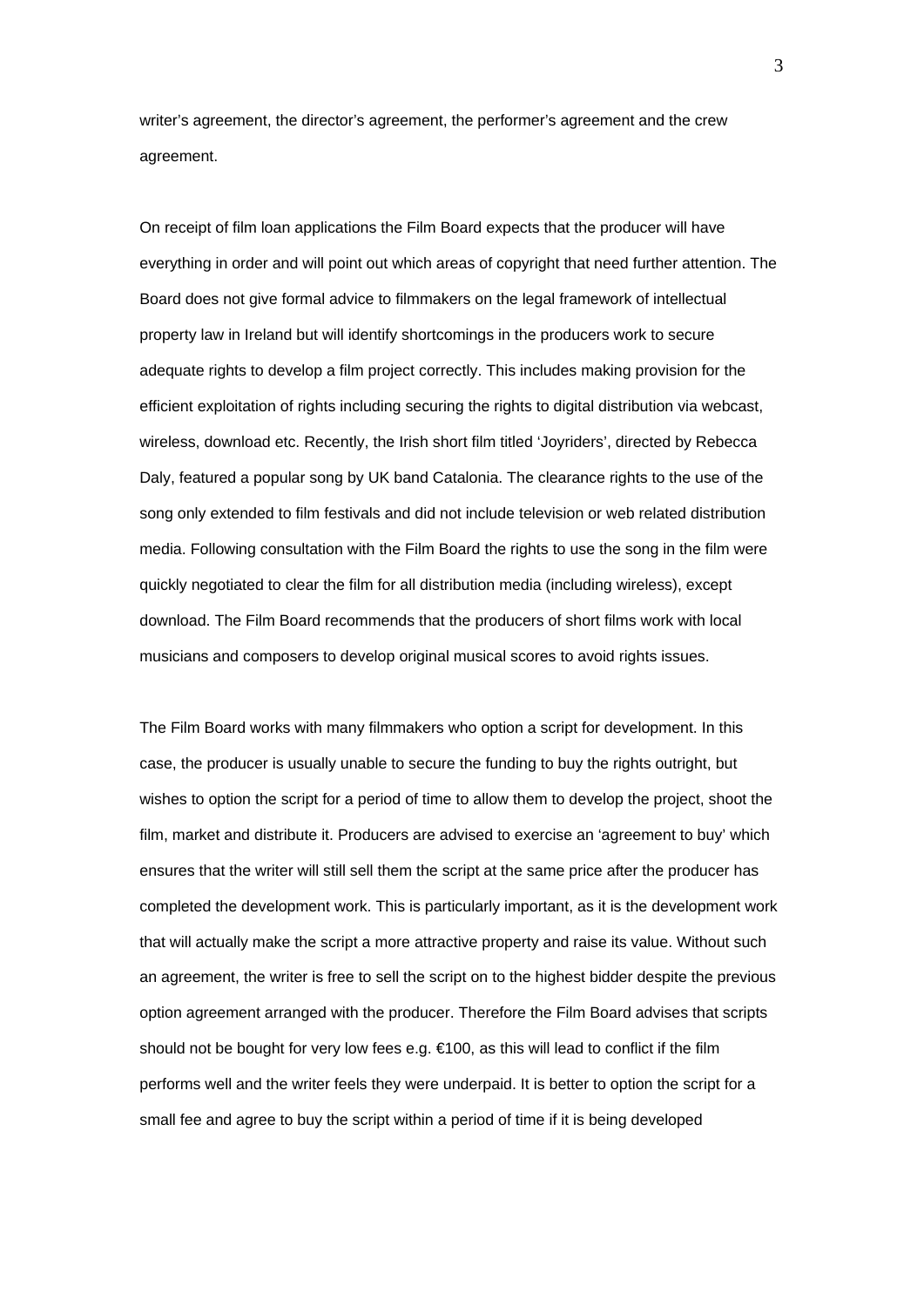successfully and looks likely to go into production. At this stage the writer can be paid a fee more in line with the true value of the work.

In all cases the Film Board appoints a distributor to sell content developed through their loan agreements around the world. Therefore it is very important that all rights issues are cleared up for distribution via all media.

#### **Industry Training - FÁS / Screen Training Ireland**

FÁS / Screen Training Ireland is a state funded training body which receives funding from FÁS - the Irish National Training and Employment Authority and The Irish Film Board. According to Grainne Bennett, Project Advisor, FÁS / STI does not intend to develop training programmes dealing with new distribution technologies as they are not aware of any significant potential revenue streams in this area for Irish filmmakers. FÁS / STI no longer sees DVD production as a new technology and does not deliver training in this area either. Courses dealing with the protection of intellectual property in the film industry take the form of questions and answers sessions with industry experts.

#### **DVD Authoring - Piranha Bar**

Piranha Bar offers a variety of digital media services in the area of 2D/3D animation and motion graphics.

Piranha Bar has developed several DVDs in 2006 including the historical Irish film 'Irish Destiny' (1926) directed by George Dewhurst. The company mainly works on content by Irish producers that have not been tied into major deals with larger companies. While the production of DVDs is down this year following a sluggish 2005, Piranha Bar intends to secure significant market share in Ireland in 2006 including the encoding and authoring of a significant amount of sports material.

Piranha Bar provides DVD authoring and encoding of source materials. The company offers Irish copyright holders the opportunity to protect their DVDs from piracy in two ways, Macrovision ACP and Macrovision RipGuard.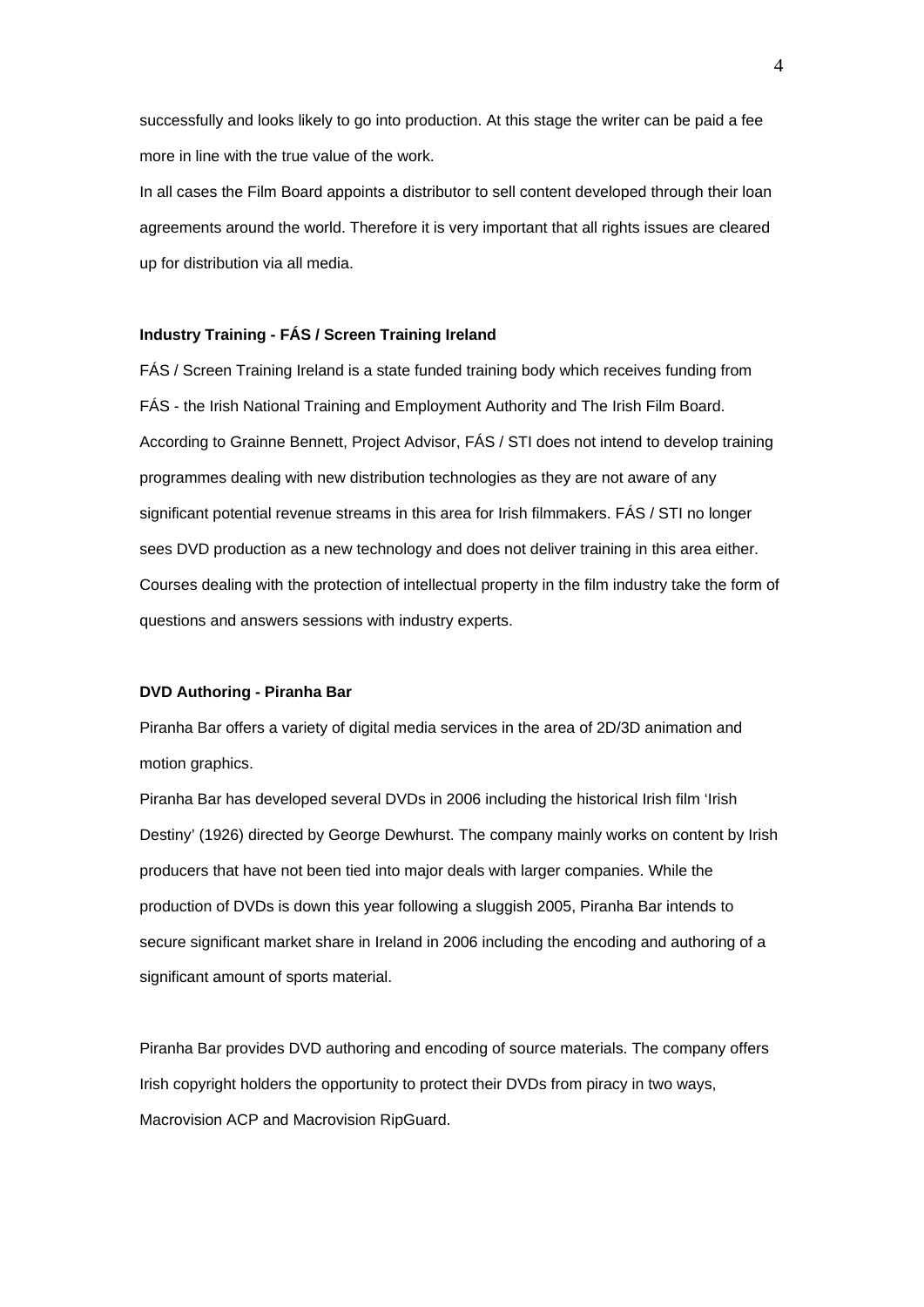DVD content can be copied through the analogue output from the DVD player. Macrovision ACP is added by the DVD replicator following content authoring. Macrovision ACP technology is supported via extensive licensing with manufacturers worldwide. Working with Piranha Bar, the rights owner directs the replicator to set Macrovision protection control during authoring. The content protection does not effect normal viewing of content but will distort or prevent duplicated content playback.

Pc-based DeCSS ripper software can be used to make near perfect copies of DVD content. The copied content can be burned onto recordable DVDs or shared online. Piranha Bar can also flag content for Macrovision RipGuard protection. RipGuard applies a Unique Digital Framework to each DVD title that prevents ripping. RipGuard is applied when titles are shipped from author to replicator.

#### **Webcasting - Servecast**

Servecast has been involved in the development of new media sportscasting solutions since 1998. The company provides commercial consultancy, streaming services (via Global Data Network), Digital Rights Management, Customer Relationship Management, billing services and syndication services. Servecast's partnership network includes broadcasters, clubs and sporting bodies. Their webcast services include UK Premiership Football; Champions league soccer; horseracing and rugby including the Six Nations Championship.

Servecast provides geotargeting services which enable rights holders to sell distribution rights in specific regions. The system identifies the viewer location by a combination of IP address (logged via the Internet Service Provider) and credit card details. This allows a content producer to sell the distribution rights to their content for broadcast to specific geographical regions without infringing on the copyright related to other regions. Recent content delivered using Servecast includes international Cricket broadcast only to North American audiences and Rugby broadcast only to the UK and Ireland. The Ryder Cup 2006 took place in Ireland and Servecast distributed the coverage for Sky to the UK and Ireland only. Servecast also broadcast events such as the entertainment pageant show 'The Rose of Tralee' and various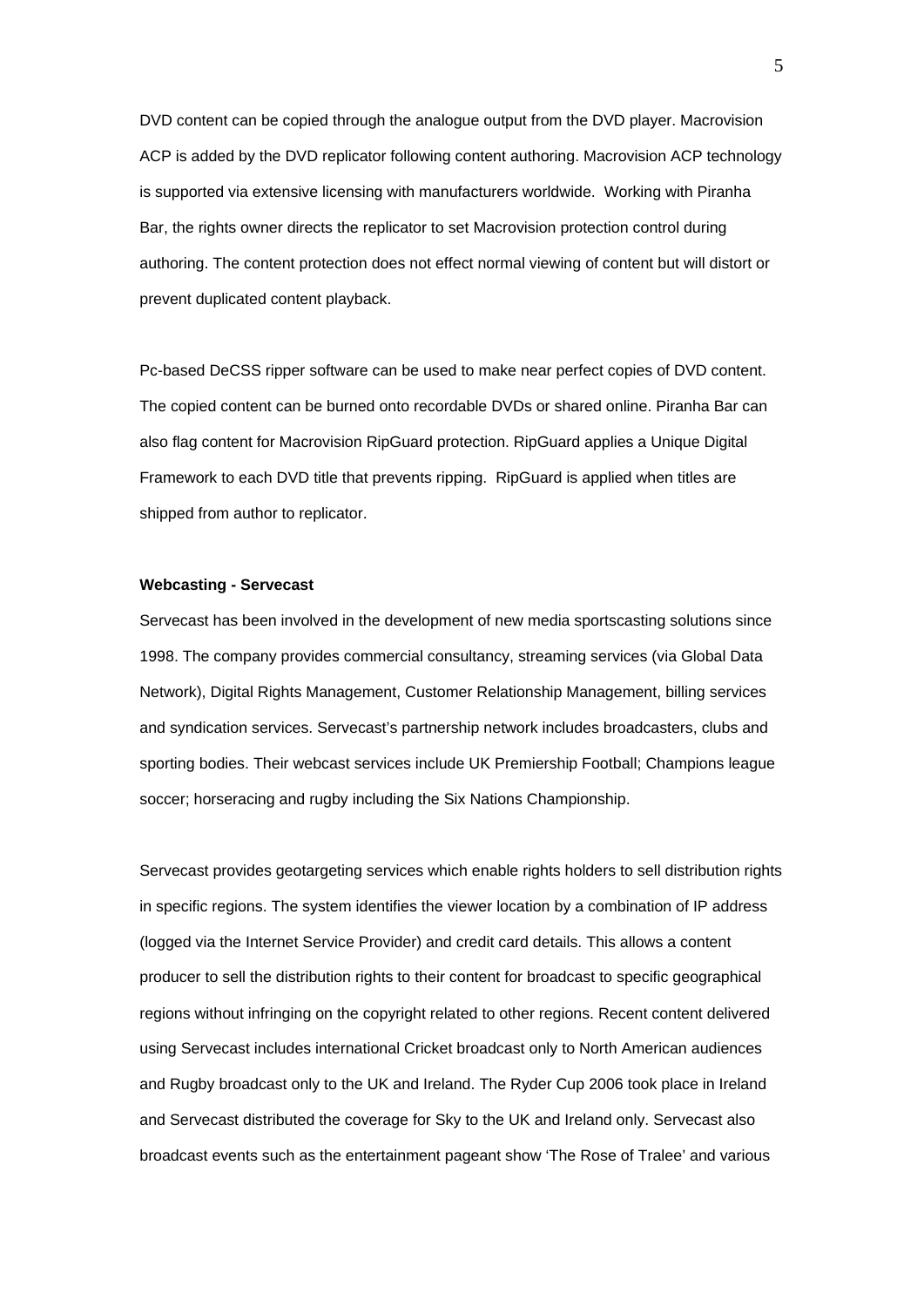film content. The Irish national broadcaster Radio Telefís Éireann use Servecast to broadcast live content when the two RTE television channels RTE 1 and Network 2 are already broadcasting important live events and a third 'live' channel is required.

Servecast also provide DRM encryption of content for download and viewing. Recent content includes 'Most Haunted' and 'Grey's Anatomy' for Fox TV Europe. Servecast encrypted content that can be downloaded by viewers is encoded at a higher bit rate and is higher quality. Servecast broadcast Champions League Football via Setanta Sports. This is pay-perview and there are no advertising revenues. Setanta Sports also digitally broadcast schools rugby and other sports content that is not available on national television.

#### **Interactive TV - DV4**

DV4 specialises in the encoding and streaming of digital media content and DVD authoring. DV4 provide digitisation and encoding services for DVD and interactive TV. They use 'forward lock' DRM with Irish mobile phone operator Vodafone content to prevent material downloaded to a mobile phone from being forwarded to another mobile. Typical content includes entertainment products such as music videos, MTV content, trailers provided by film distributors such as Warner Brothers.

DV4 is an approved encoding partner for Apple's iTunes. For iTunes, DV4 encodes music video content using FairPlay, the digital rights management technology developed by Apple. FairPlay-protected files are MP4 files with an encrypted audio stream. For IPTV (Internet Protocol Television) DV4 uses Windows Media proprietary DRM system to protect content from piracy.

### **Conclusion**

Intellectual property in Ireland is primarily protected by European legislation. The Film Board actively advises filmmakers of their responsibilities and best practice procedures to ensure a smooth release of their product into the international marketplace.